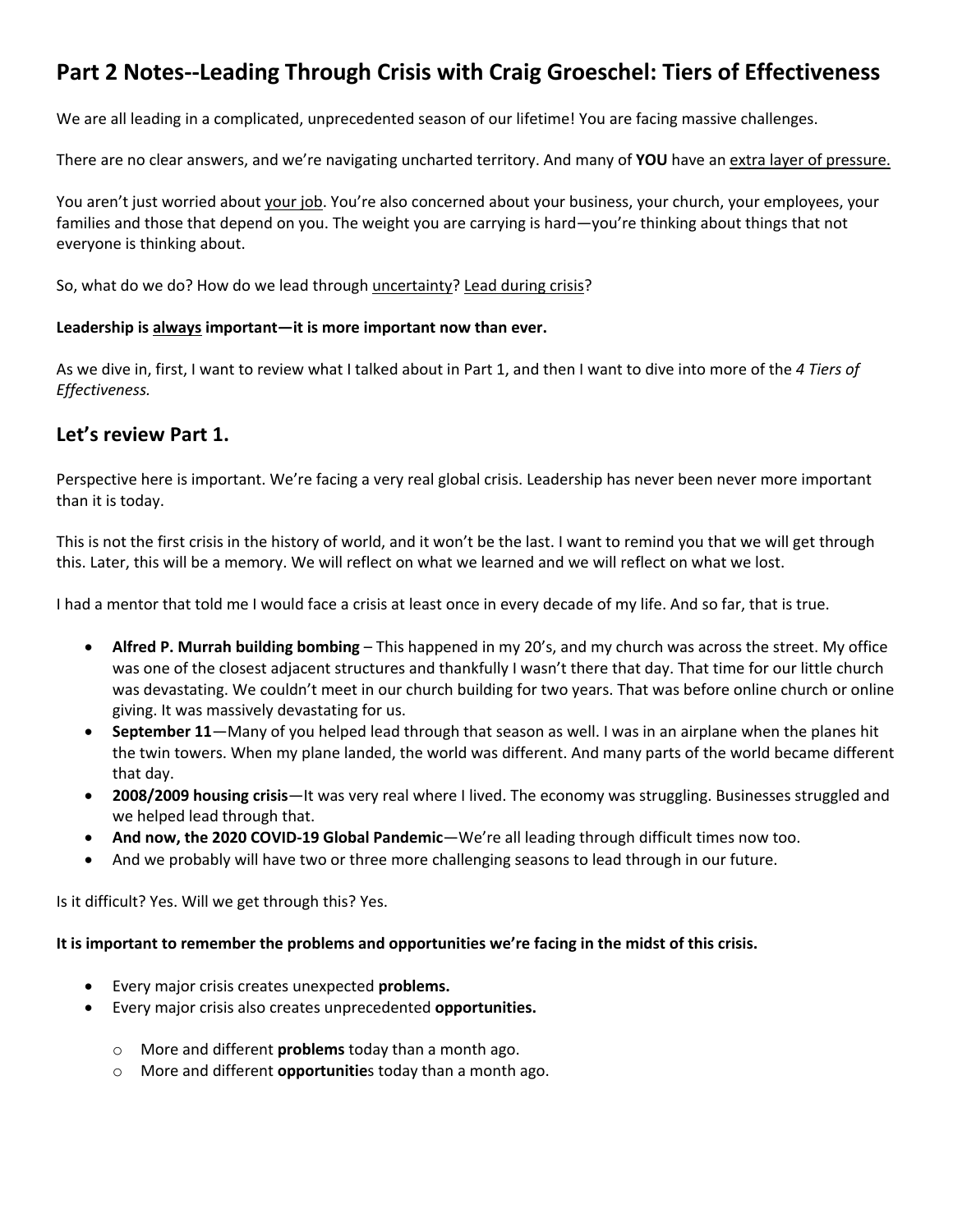## **To review, there are three different types of opportunities—practical, financial and missional.**

### **1. Some opportunities are practical.**

Now you have an excuse to make some changes you should have made.

I had a mentor who always said, "Don't ever waste a crisis." Go in and fix the problems that should have been fixed before.

### **2. Some opportunities are financial.**

Those who can see needs and respond quickly can build businesses.

There are lots of financial opportunities for the few that see them and seize them. While some people go broke, others will add a lot of value. Let's have eyes to see the opportunities.

### 3. **Many opportunities are missional.**

There are new needs and new opportunities to meet those needs. And there are people in need today who weren't in need a month ago.

- As a pastor—Know some people are more open spiritually.
- As business leaders—Some are refocusing their resources on different needs. Where some were focused on manufacturing one thing, they are now manufacturing another to meet a need.
- Some churches are opening doors as day care or testing centers for COVID-19.

Don't let the crisis rob you of seeing the *opportunities* that are in front of you.

## **Create a Short-Term Plan**

### **When you are devising a plan expect to get it wrong and think long term.**

### **1. Expect to get it wrong.**

There is no road map. You will have lots of false starts. Things are changing too rapidly.

### **2. Think long-term but plan short-term.**

How long is this going to last? Will this be over in a few weeks? I don't know. I hope so, but we're not planning on it. We're going to think worst case scenario. I'm projecting longer-term. I'd rather be pleasantly surprised than constantly disappointed. If I project short-term, I will be continually devasted. It helps me be more conservative. If I'm conservative, I might miss a few opportunities, but we will be alive as an organization. If you're not conservative, you might not have a church or a business.

Under normal conditions, you can predict longer projections, but right now, you can't. You have to cast strong. Be lean, and nimble. Think week-to-week or even day-to-day. Things can change on a dime. The mood changes hour-by-hour. We have to think long-term but plan short-term. Lower your expectations of how often you're going to get it right. We can't project forward.

So, here is a tool to determine what you need to be working on.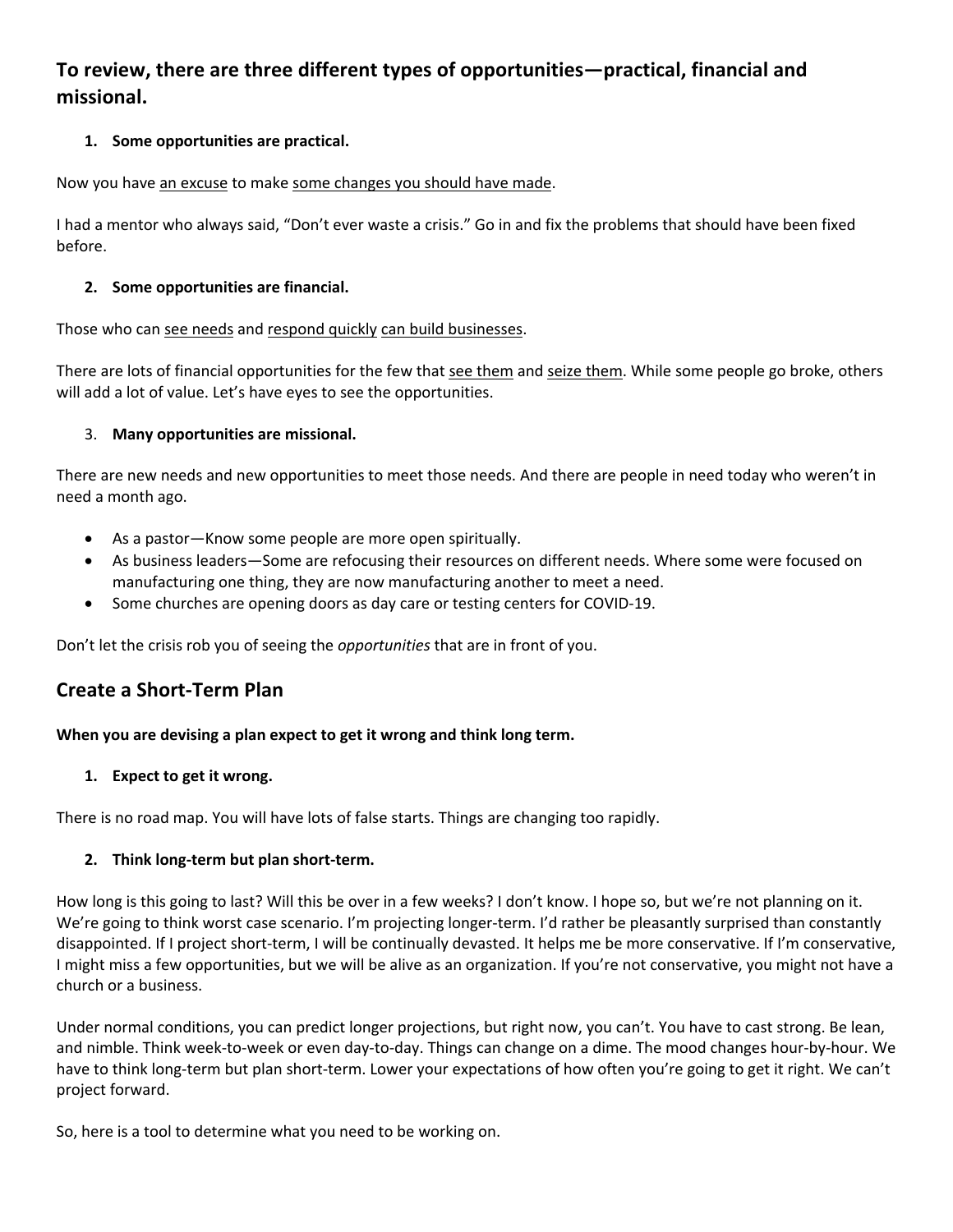# **Diving Deeper: 4 Tiers of Effectiveness**

You have difficult decisions to make at home and at work, and there aren't enough hours in the day.

We need to ask ourselves, what do we know? What's one of our primary tasks as leaders?

### **One of the primary tasks of any great leader is to direction attention.**

Leaders focus attention and activity toward a desired result. Your team needs your leadership to make the next right decision.

But first, the most challenging attention to direct is your own. You are the most difficult person you'll lead. Why? You have so many things to do—You have so many urgent things to respond to right now. What's urgent always screams louder than what's important.

### **If you're always responding to what's urgent, you will inevitably sacrifice what's important!**

My team is a group of world-class leaders. They are overwhelmed. There is so much volume coming in. The increasing demands have outgrown our ability to effectively manage. Can you relate? We don't want to overwhelm the team—we want to redeploy our resources and redeploy the team.

Essentially, we had two options:

- 1. We could expand our team.
- 2. We could redefine our priories.

So, we developed the 4 Tiers of Effectiveness:

### **TIER 1—Absolutely mission critical**

If we don't do this, the boat doesn't float! This is what must be done.

### **TIER 2—Very important and strategic**

These priorities matter a lot, but they are not mission critical. They're very important and matter to us, but if it doesn't get done, the plane won't crash.

### **TIER 3—Meaningful but not vital**

These priorities are meaningful, but not essential. They are what we would like to do, but nothing significant would be lost if we don't.

### **TIER 4—Externally initiated and lower priority**

These priorities may be meaningful (maybe not). They are not only NOT vital, they are not our ideas—they're externally initiated, and someone else (outside) wants us to do them.